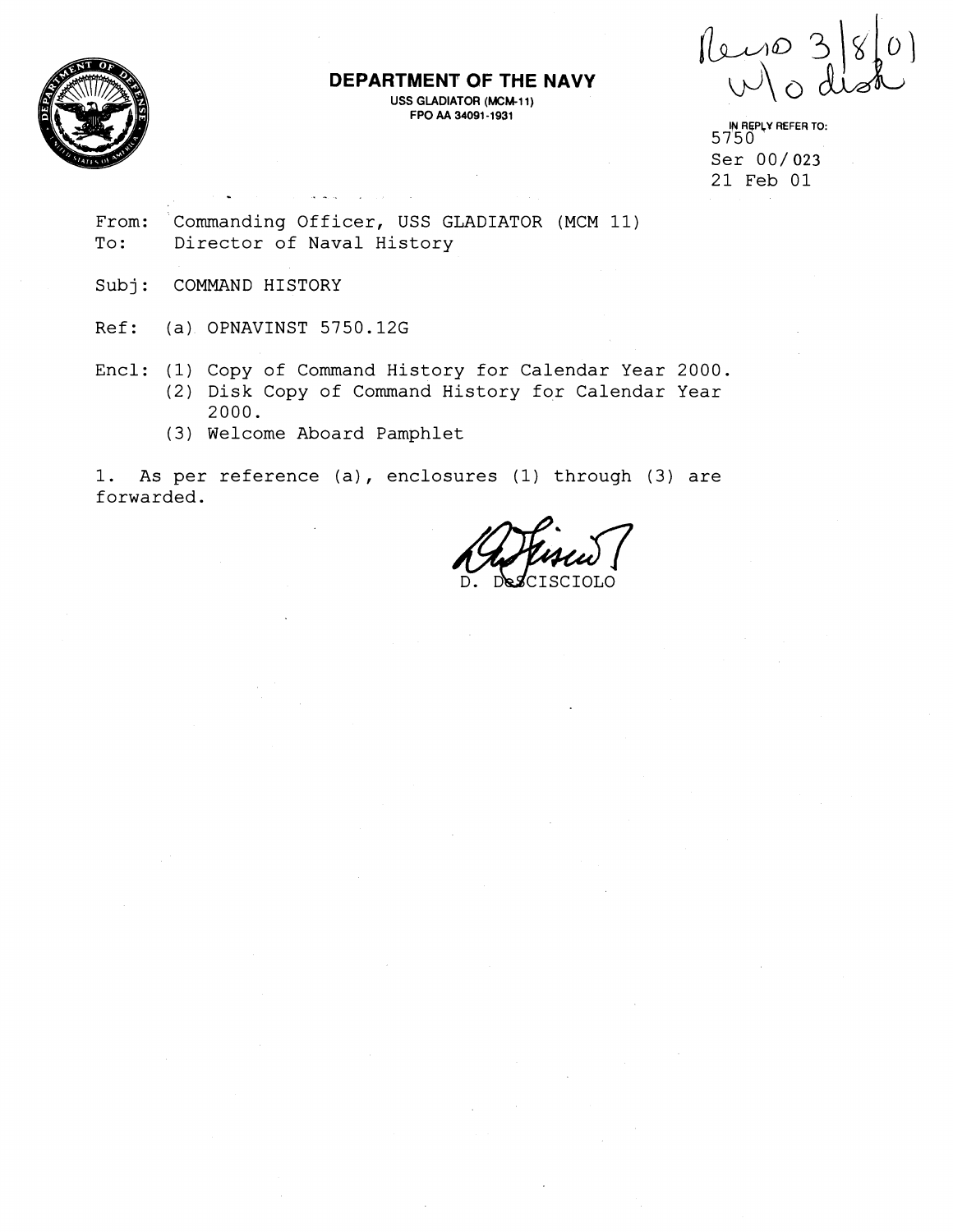## COMMAND COMPOSITION AND ORGANIZATION

- 1. Command Title: USS GLADIATOR (MCM 11)
- 2. UIC: 21454
- 3.Mission: USS GLADIATOR is the eleventh of fourteen Avenger-Class mine countermeasures (MCM) ships. The mission of GLADIATOR is to clear both bottom and moored mines down to a depth of two-thousand feet. GLADIATOR participates in coordinated operations with amphibious and other forces, as well as independent mine warfare operations.
- 4. ISIC: Commander, Mine Countermeasures Squadron Three
- 5. Unit Commander: LCDR Dominic DeScisciolo, USN
- 6. Permanent Duty Station: Naval Station Ingleside (Texas)
- 7. 2000 Sailor of the Year: EM1(SW)
- **8.** 2000 Junior Sailor of the Year: DC3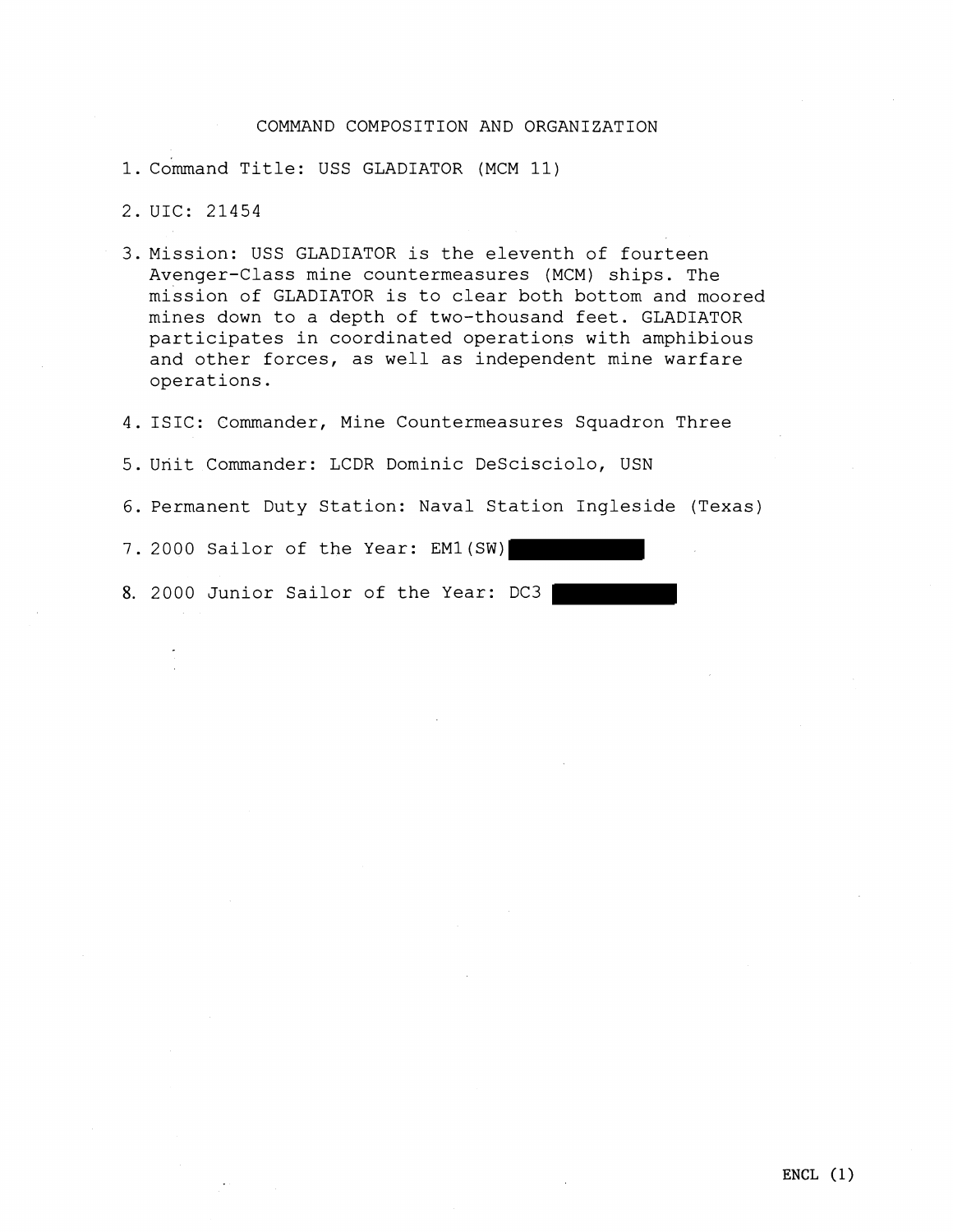#### CHRONOLOGY

INPORT INGLESIDE, TX FOR HOLIDAY LEAVE AND

01 JAN-31 JAN 00 13 JAN 00 01 FEB-04 FEB 00 05 FEB-12 FEB 00 13 FEB-18 FEB 00 19 FEB-21 FEB 00 22 FEB-23 FEB 00 24 FEB-27 FEB 00 28 FEB-02 MAR 00 03 MAR-08 MAR 00 09 MAR-13 MAR 00 14 MAR-26 MAR 00 27 MAR-31 MAR 00 01 APR-02 APR 00 03 APR 04 APR 05 APR-06 APR 00 07 APR-09 APR 00 10 APR-13 APR 00 14 APR-23 APR 00 24 APR-05 MAY 00 25 APR-27 APR 00 28 APR-03 MAY 00 04 MAY 00 05 MAY 00 06 MAY-08 MAY 00 09 MAY 00 10 MAY-17 MAY 00 18 MAY 00 19 MAY-04 JUN 00 05 JUN-23 JUN 00 24 JUN-25 JUN 00 26 JUN-30 JUN 00 01 JUL 00 02 JUL 00 03 JUL-06 JUL 00 ,07 JUL-08 JUL 00 09 JUL-12 JUL 00 13 JUL-17 JUL 00 18 JUL-19 JUL 00 20 JUL-21 JUL 00 22 JUL-26 JUL 00 27 JUL-30 JUL 00 31 JUL 00 01 AUG-02 AUG 00 03 AUG 00 04 AUG 00 05 AUG-06 AUG 00

UPKEEP<br>CHANGE OF COMMAND CHANGE OF COMMAND UNDERWAY GULF OF MEXICO FOR TSTA I DASMN INPORT INGLESIDE, TX UNDERWAY GULF OF MEXICO FOR MINE RECOVERY INPORT INGLESIDE, TX UNDERWAY GULF OF MEXICO FOR TSTAl DASMN INPORT INGLESIDE, TX UNDERWAY FOR MOBILE, AL INPORT MOBILE, AL FOR PORT VISIT UNDERWAY FOR INGLESIDE, TX INPORT INGLESIDE, TX CONDUCTING UPKEEP UNDERWAY FOR TAMPA, EL INPORT TAMPA, EL FOR PORT VISIT UNDERWAY FOR PANAMA CITY, EL INPORT PANAMA CITY, EL UNDERWAY GULF OF MEXICO FOR MCM TRAINING INPORT PANAMA CITY, EL UNDERWAY GULF OF MEXICO FOR ENGINEERING TRAINING WHILE BOUND FOR INGLESIDE, TX INPORT INGLESIDE, TX CONDUCTING CBR-D TRAINING TSTA I ETG UNDERWAY GULF OF MEXICO FOR TSTA I INPORT INGLESIDE, TX CONDUCTING TSTA I UNDERWAY GULF OF MEXICO FOR TSTA I INPORT INGLESIDE, TX CONDUCTING TSTA I INPORT INGLESIDE, IX CONDOCTING ISIA I<br>INPORT INGLESIDE, TX CONDUCTING UPKEEP UNDERWAY GULF OF MEXICO FOR TRAINING INPORT INGLESIDE, TX CONDUCTING UPKEEP UNDERWAY GULF OF MEXICO FOR ENGINEERING QUALIFICATION INPORT INGLESIDE, TX CONDUCTING UPKEEP INPORT INGLESIDE, TX CONDUCTING FMAV INPORT INGLESIDE, TX CONDUCTING UPKEEP UNDERWAY FOR KEY WEST, EL INPORT KEY WEST, EL FOR REFUELING UNDERWAY FOR MIAMI, FL INPORT MIAMI, EL FOR PORT VISIT UNDERWAY FOR KEY WEST, EL INPORT KEY WEST, EL FOR PORT VISIT UNDERWAY FOR PENSACOLA, EL INPORT PENSACOLA, EL FOR PORT VISIT UNDERWAY FOR NEW ORLEANS, LA INPORT NEW ORLEANS FOR PORT VISIT UNDERWAY FOR INGLESIDE, TX INPORT INGLESIDE, TX INPORT INGLESIDE, TX CONDUCTING TSTA I DASMN/CRA UNDERWAY GULF OF MEXICO FOR DEPENDANT CRUISE INPORT INGLESIDE, TX CONDUCTING TSTA I DASMN/CRA INPORT INGLESIDE, TX CONDUCTING UPKEEP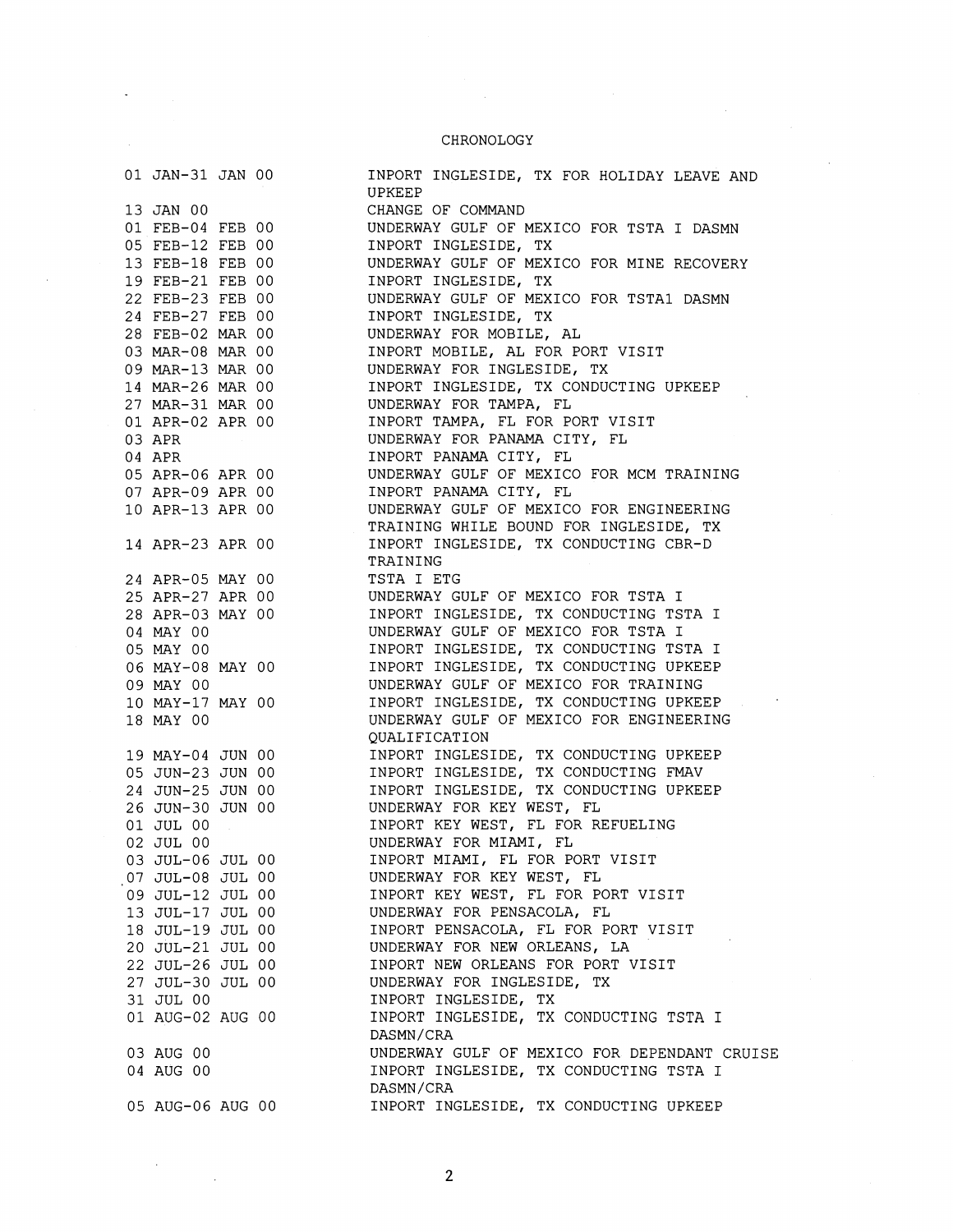|                  |                                      | CONDUCTING TSTA II MIW                        |
|------------------|--------------------------------------|-----------------------------------------------|
|                  | 07 AUG-11 AUG 00<br>08 AUG-10 AUG 00 | UNDERWAY GULF OF MEXICO FOR TSTA II DASMN     |
| 10 AUG-11 AUG 00 |                                      | UNDERWAY GULF OF MEXICO CONDUCTING SAR        |
|                  |                                      | MISSION                                       |
|                  | 12 AUG-13 AUG 00                     | INPORT INGLESIDE, TX CONDUCTING UPKEEP        |
|                  | 14 AUG-18 AUG 00                     | CONDUCTING TSTA II MIW                        |
| 15 AUG-17 AUG 00 |                                      | UNDERWAY GULF OF MEXICO CONDUCTING TSTA II    |
|                  |                                      | MIW                                           |
|                  | 19 AUG-20 AUG 00                     | INPORT INGLESIDE, TX CONDUCTING UPKEEP        |
|                  | 21 AUG-25 AUG 00                     | CONDUCTING TSTA II MIW                        |
| 22 AUG-24 AUG 00 |                                      | UNDERWAY GULF OF MEXICO CONDUCTING TSTA II    |
|                  |                                      | MIW                                           |
|                  | 26 AUG-27 AUG 00                     | INPORT INGLESIDE, TX CONDUCTING UPKEEP        |
| 28 AUG-01 SEP 00 |                                      | CONDUCTING TSTA I DASMN                       |
| 29 AUG-31 AUG 00 |                                      | UNDERWAY GULF OF MEXICO CONDUCTING TSTA I     |
|                  |                                      | DASMN                                         |
|                  | 02 SEP-04 SEP 00                     | INPORT INGLESIDE, TX CONDUCTING UPKEEP        |
|                  | 05 SEP-07 SEP 00                     | CONDUCTING TSTA III                           |
|                  | 06 SEP-07 SEP 00                     | UNDERWAY GULF OF MEXICO CONDUCTING TSTA III   |
| 08 SEP 00        |                                      | INPORT INGLESIDE, TX CONDUCTING CRC           |
|                  | 09 SEP-10 SEP 00                     | INPORT INGLESIDE, TX CONDUCTING UPKEEP        |
|                  | 11 SEP-14 SEP 00                     | CONDUCTING FEP                                |
|                  | 13 SEP-14 SEP 00                     | UNDERWAY GULF OF MEXICO CONDUCTING FEP        |
|                  | 15 SEP-20 SEP 00                     | INPORT INGLESIDE, TX CONDUCTING UPKEEP        |
| 21 SEP 00        |                                      | AMMO OFFLOAD                                  |
| 22 SEP 00        |                                      | FUEL OFFLOAD                                  |
| 23 SEP-24 SEP 00 |                                      | INPORT INGLESIDE, TX CONDUCTING UPKEEP        |
| 25 SEP 00        |                                      | UNDERWAY IN TRANSIT TO SWM SHIPYARD           |
|                  | 26 SEP-15 DEC 00<br>09 OCT-13 OCT 00 | INPORT INGLESIDE, TX FOR PMA                  |
|                  |                                      | INPORT INGLESIDE, TX CONDUCTING PLOT I        |
|                  | 23 OCT-27 OCT 00                     | INPORT INGLESIDE, TX CONDUCTING PLOT II       |
|                  | 13 NOV-17 NOV 00                     | INPORT INGLESIDE, TX CONDUCTING PLOT III      |
|                  | 13 NOV-01 DEC 00                     | INPORT INGLESIDE, TX CONDUCTING FMAV          |
| 06 DEC 00        |                                      | INPORT INGLESIDE, TX CONDUCTING DOCK TRIALS   |
| 07 DEC 00        |                                      | UNDERWAY GULF OF MEXICO CONDUCTING NAVIGATION |
|                  |                                      | CERTIFICATION                                 |
|                  | 11 DEC-15 DEC 00                     | INPORT INGLESIDE, TX CONDUCTING CSOSS INSTALL |
| 16 DEC-31 DEC 00 |                                      | INPORT INGLESIDE, TX CONDUCTING HOLIDAY LEAVE |
|                  |                                      | AND UPKEEP                                    |

## **TOTAL DAYS UNDERWAY: 7 1 TOTAL DAYS AWAY FROM HOMEPORT: 170**

 $\ddot{\phantom{a}}$ 

 $\sim$ 

 $\mathcal{A}^{\pm}$ 

 $\overline{\phantom{a}}$  $\bar{\bar{z}}$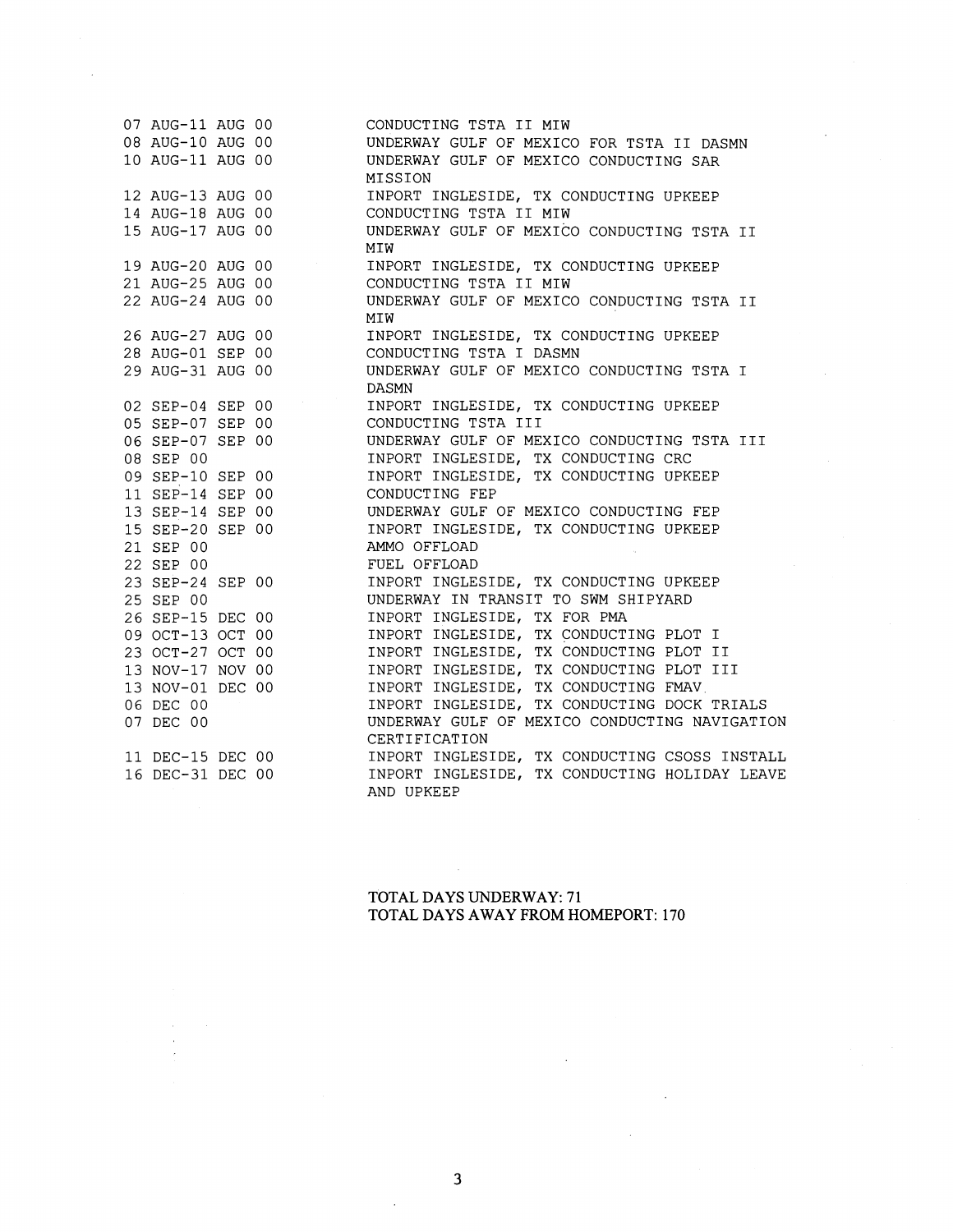### NARRATIVE

After completing a holiday leave and upkeep period, GLADIATOR saw its first change of command ceremony as a permanent crew. CDR Brian Shanahan, USN was relieved by LCDR Dominic DeScisciolo, USN in a ceremony held onboard GLADIATOR.

The change of command was followed almost immediately by preparations for beginning the interdeployment training cycle. GLADIATOR began Tailored Ship's Training Availability (TSTA I) Deck Seamanship/Medical/Navigation (DASMN) in the first week of February, and conducted training through the month. GLADIATOR conducted mine recovery mid-February, and ended the month by setting to sea en route Mobile, Al.

March saw GLADIATOR inport Mobile, A1 for Mardi Gras 2000. GLADIATOR returned to Ingleside mid-month, and spent the next few weeks continuing to train. This included extensive damage control training for all hands, and gasfree engineer training for R-Division. GLADIATOR returned to sea at the close of the month, en route Tampa, F1.

April was a fast-paced month for GLADIATOR, who made port calls to Tampa and Panama City, Fl. While operating in the Panama City area, GLADIATOR was able to conduct extensive MCM training utilizing all her resources. Additionally, GLADIATOR completed engineering and Chemical/Biological/Radiological (CBD) defense training while steaming between ports. GLADIATOR closed out the month by commencing TSTA I/Engineering Training Group (ETG) .

During the month of May, GLADIATOR conducted additional engineering training, and successfully completed Engineering Qualification. Throughout the month, GLADIATOR hosted tours to distinguished visitors, including: RADM Brunelli, ADM Rutherford, RADM Mathis, and the CNO of South Africa.

June saw GLADIATOR commence a Fleet Maintenance Availability. This maintenance and upkeep period included a Medical Readiness Inspection, and preparations for an end of month underway, in route to Key West, F1.

July was a full month, as GLADIATOR made port calls to Key West, Miami, Pensacola, F1, and New Orleans, La. The underway transit time between ports was spent conducting intensive training in support of the interdeployment training cycle. GLADIATOR returned home on the last day of the month.